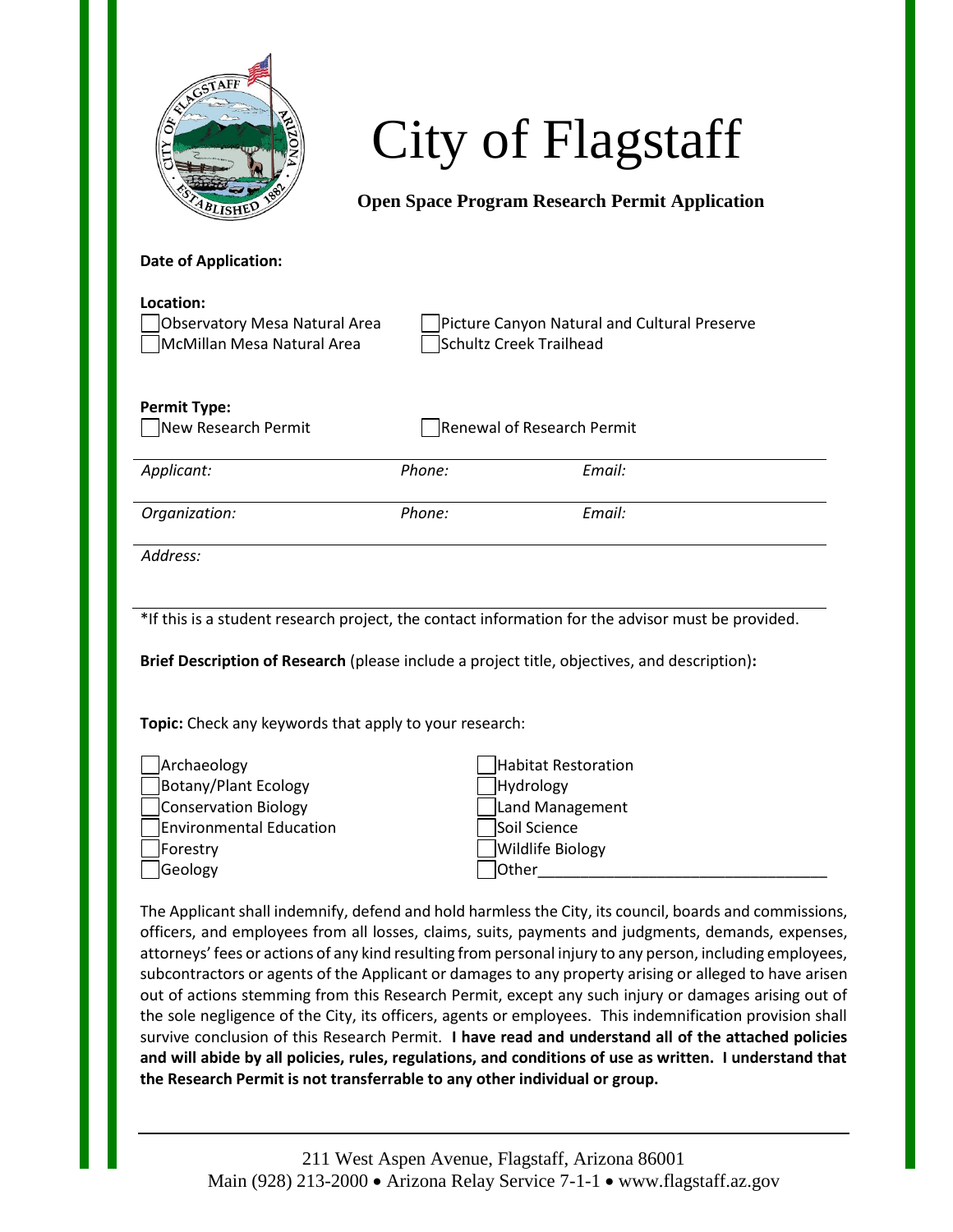211 West Aspen Avenue, Flagstaff, Arizona 86001 Main (928) 213-2000 • Arizona Relay Service 7-1-1 • www.flagstaff.az.gov